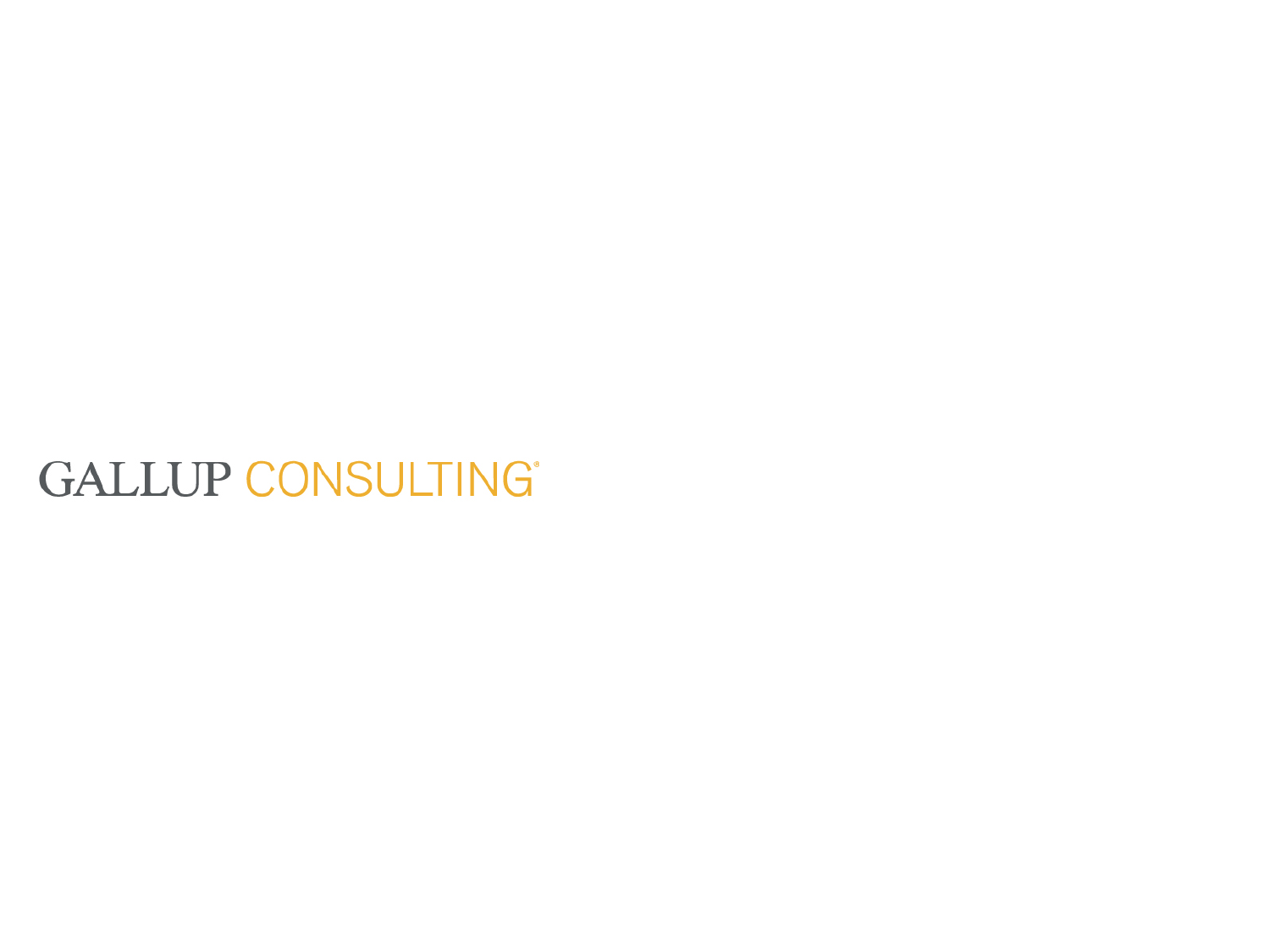## Engagement Items Resource Guide

**GALLUP CONSULTING**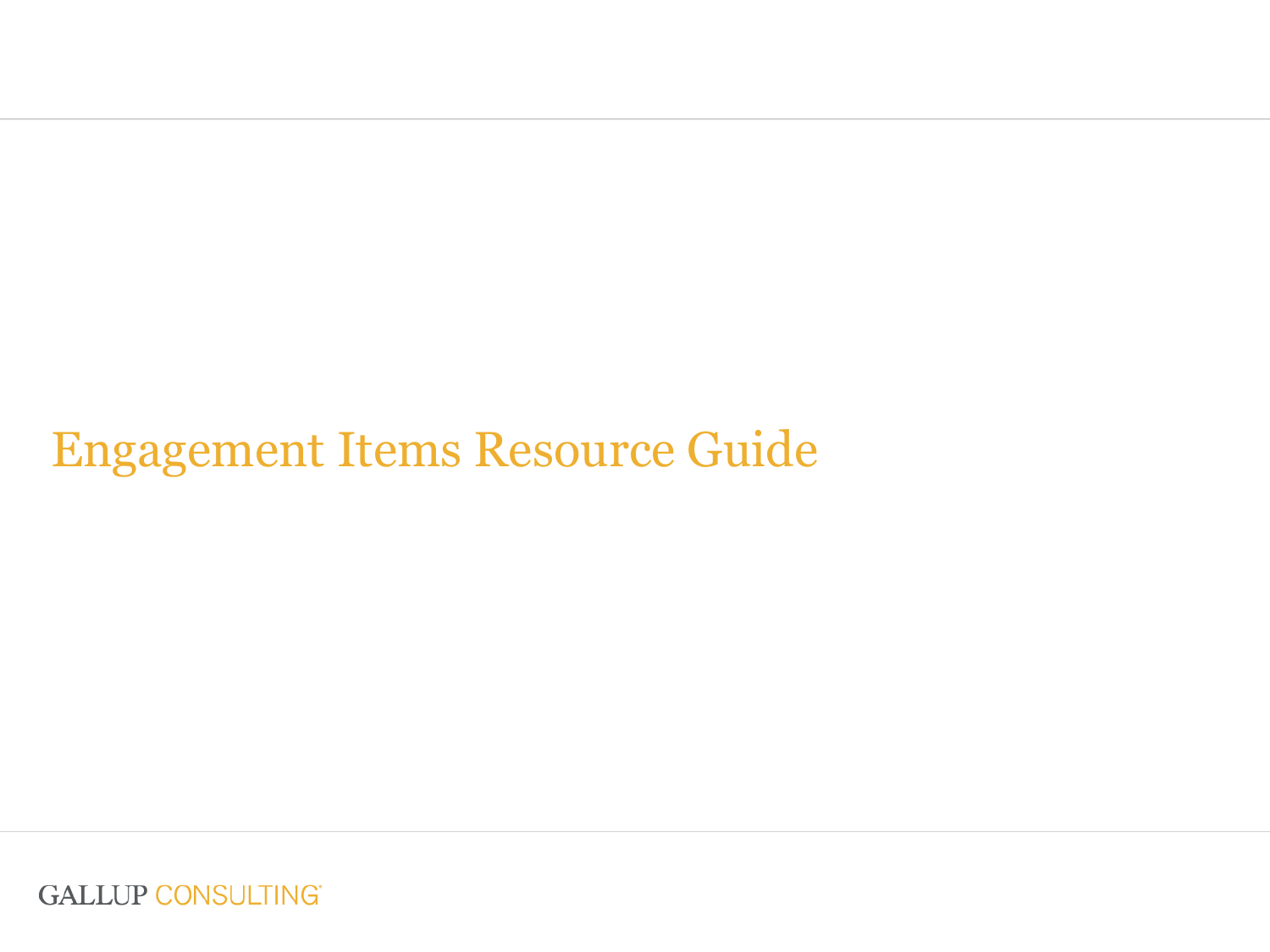#### Engagement and Productivity: Basic Needs Q01. I know what is expected of me at work.

**What Does It Mean?**

Knowing what is expected is more than a job description. It is a detailed understanding of how what one person is supposed to do fits in with what others are doing, and how that changes depending on the circumstances.

**Why Is It Asked?**

Even in jobs with high role clarity, employees still have a hard time giving this item a "5." Gallup's research shows that this most basic element of engagement predicts future patterns of turnover, customer engagement, safety incidences, and productivity.

#### **How Does It Help?**

Substantial gains on this item alone often correlate to productivity gains of 5 to 10%. When done right, this item defines success on the job.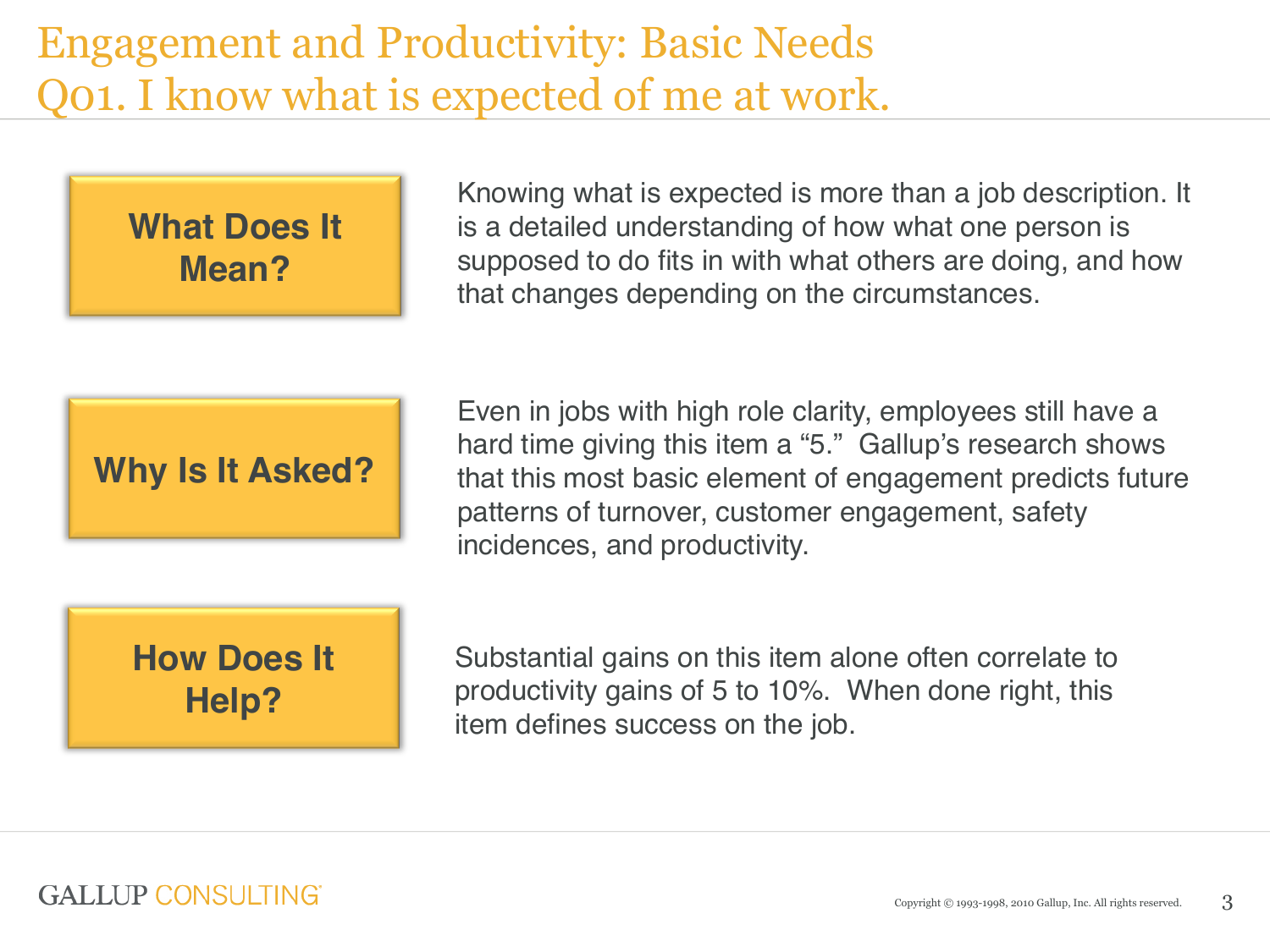



**How Does It Help?**

This element helps managers understand the needs of their employees in relation to the outcomes they are trying to achieve. Great managers then position their resources accordingly. It helps workgroups get the materials they need to achieve their outcomes. To drive engagement on this item, managers need to determine what it really means to their employees. Sometimes they are referring to accessibility of information rather than specific things.

Less than one in three people strongly agree that they have what they need to do their job right. This is the best indicator of job stress.

Groups with higher scores on this item average 20 to 40% higher attrition than those with lower scores. It is also one of the strongest indicators of customer engagement. It also predicts employee retention, safety and productivity.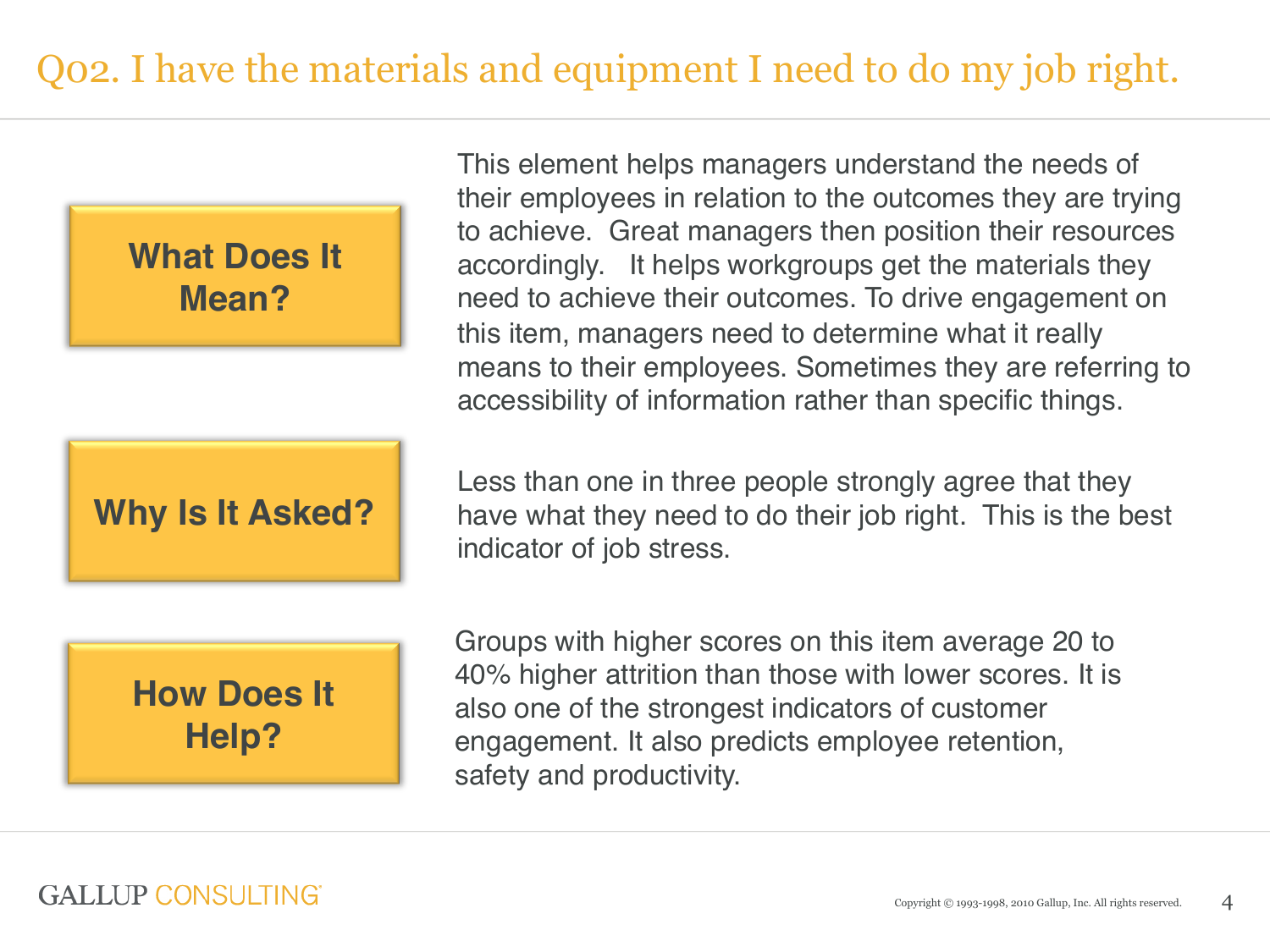#### Engagement and Productivity: Management Support Q03. At work, I have the opportunity to do what I do best every day.

**What Does It Mean?**

To get the most from your team, you must maximize the opportunities your employees have to use their strengths. It is important that each individual understands their strengths and weaknesses so they can build on them or work around them to achieve success.

**Why Is It Asked?**

The most powerful benefit a manager can provide an employee is positioning them in a role that allows them to excel using their natural talents.



This item brings a unique depth that no other element matches. It is imperative that managers place their employees in the right role. Those in the top quartile of the Gallup database experiences 10% - 15% greater revenue performance.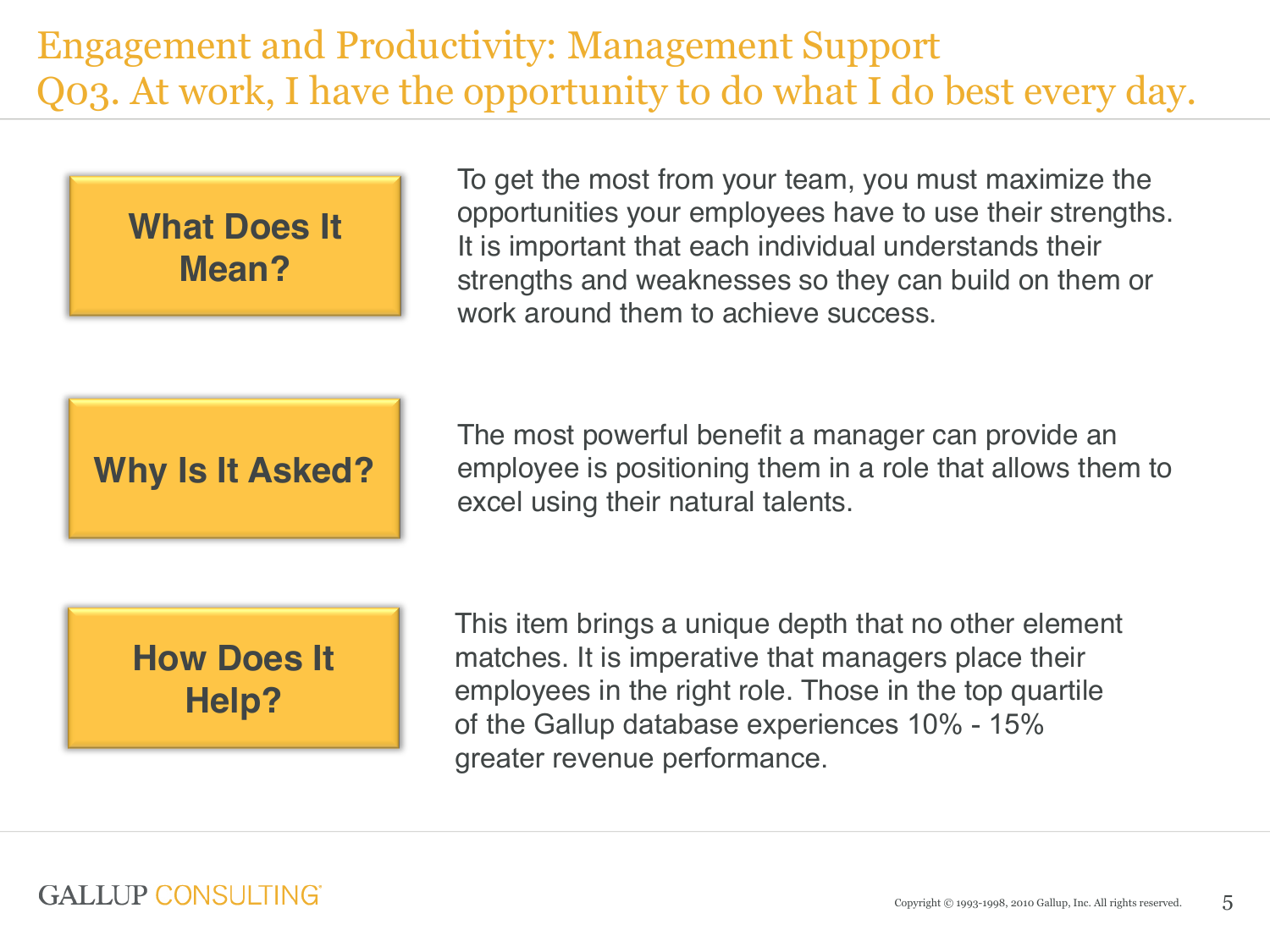

Recognition is honest and based on measurable outcomes. This item can encourage behaviors that result in the desired outcomes. Workplaces that excel on this item rely on forms of this that are specific, predictable, frequent, and instantaneous. Great managers are known to promote an environment that is strong in this area, recognition is delivered from every direction, not solely the manager.

**Why Is It Asked?**

Twenty percent (20%) of people in organizations believe that they are wholly unrecognized. Positive reinforcement is necessary for motivation on the job and is woefully low in the corporate world.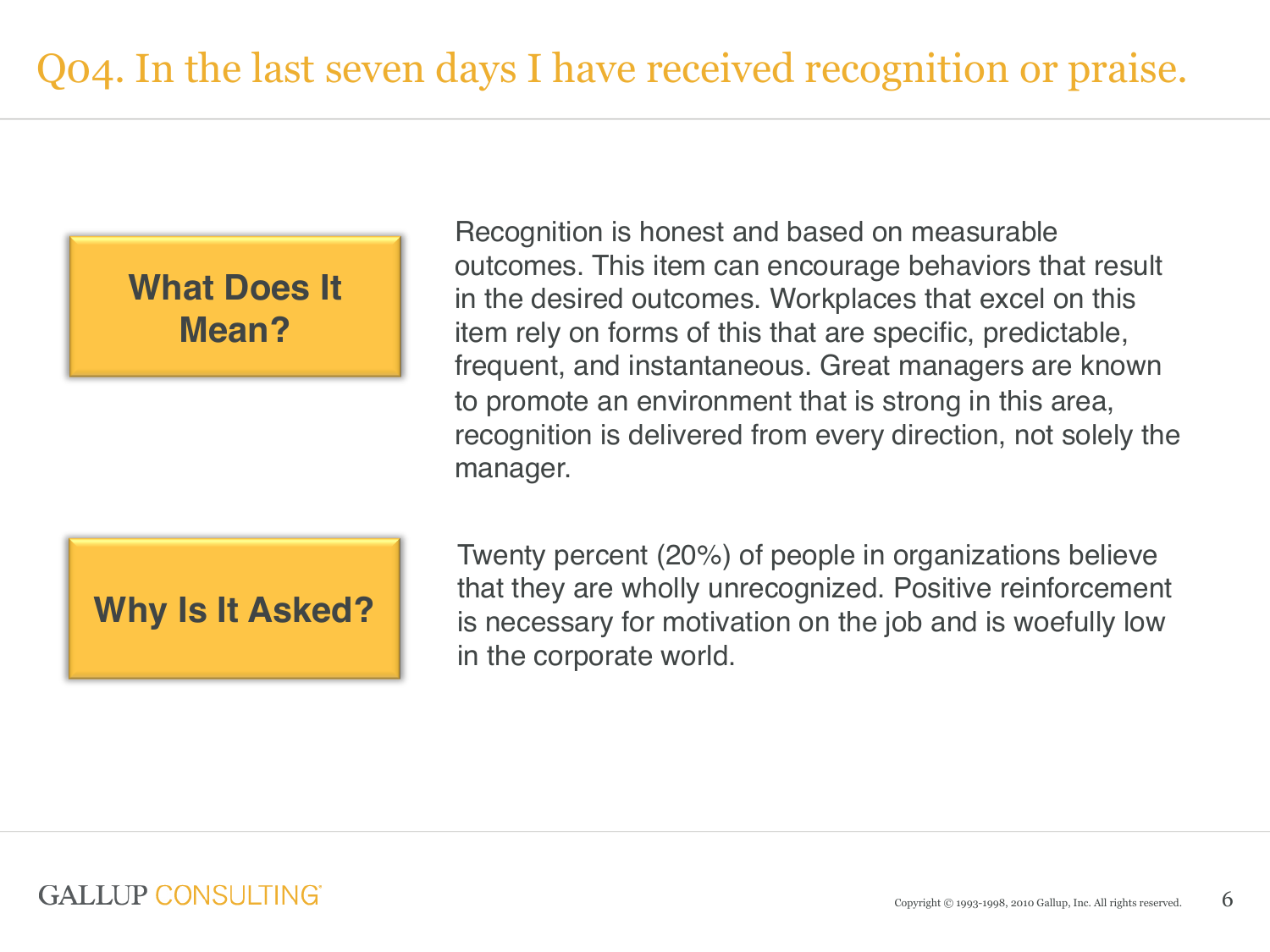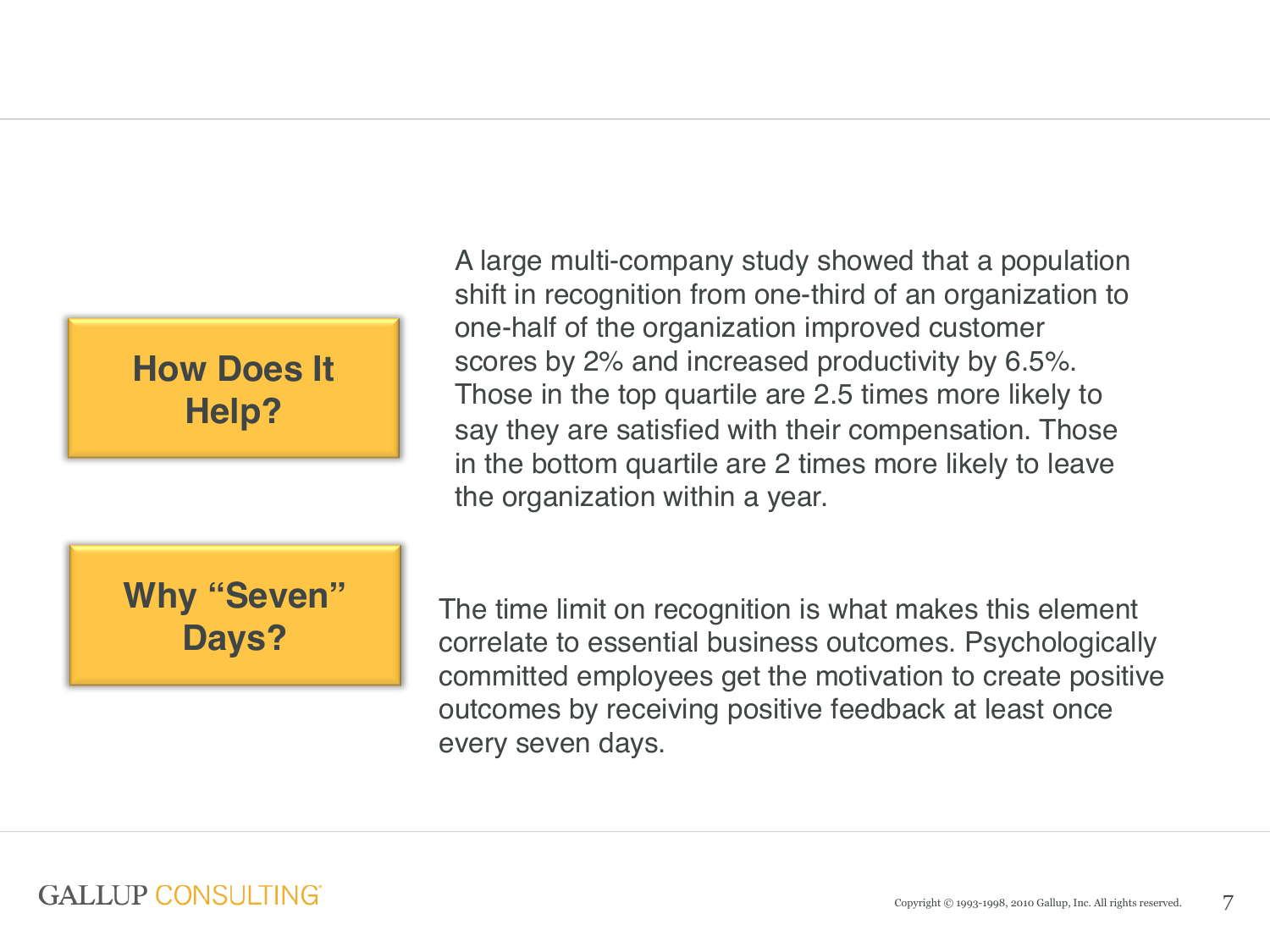#### Q05. My supervisor, or someone at work, seems to care about me as a person.

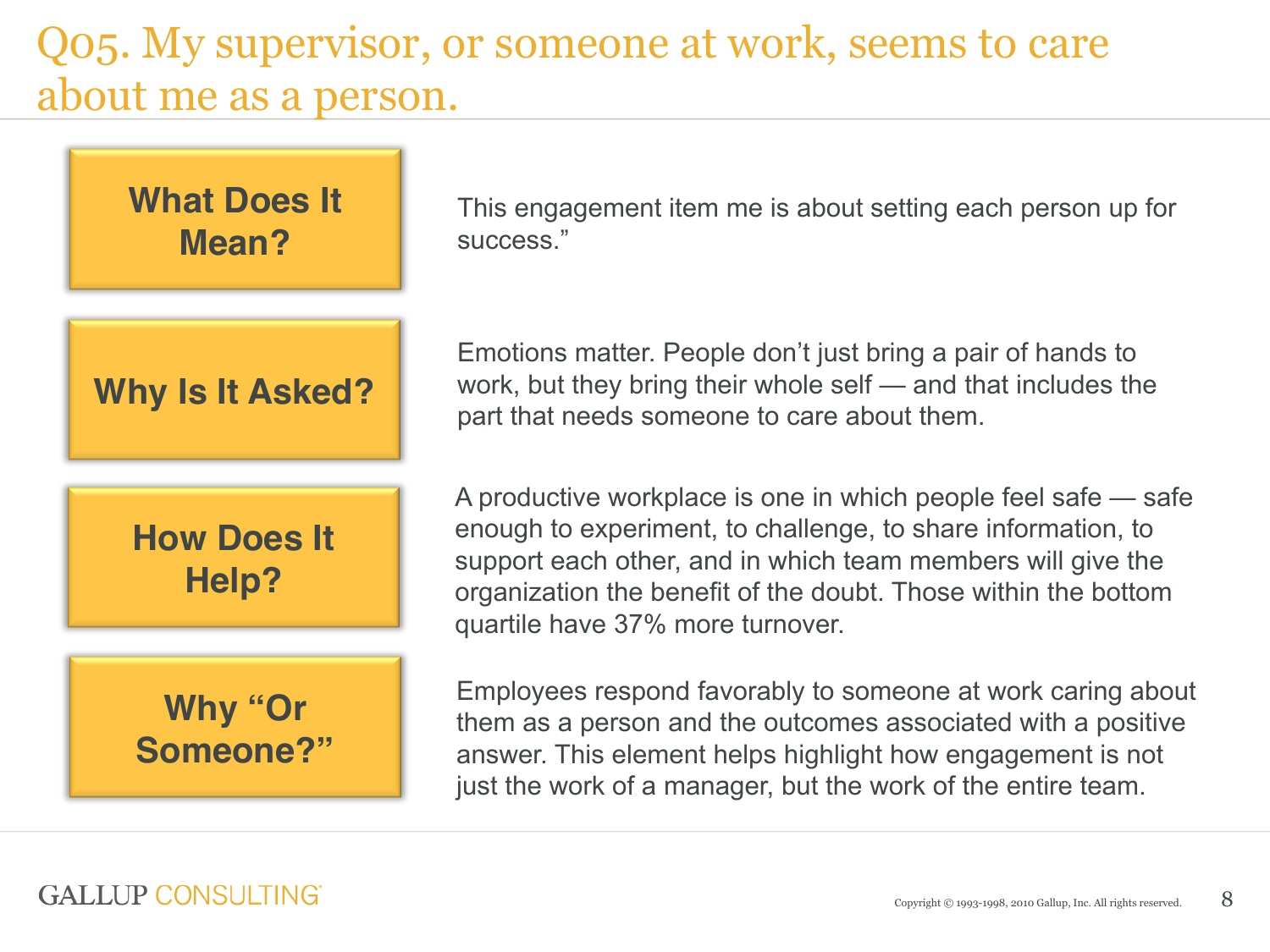#### Q06. There is someone at work who encourages my development.

**What Does It Mean?**

**Why Is It Asked?**

Development does not mean promotion. This item focuses on optimizing individual contribution to the team by emotionally supporting individuals' needs for growth. Development is a process for understanding employees' unique needs, and finding roles, positions, and projects that meet those needs.

It is difficult, if not impossible, to get traction on the other 11 elements if development is lacking. A mere 1% of individuals who have no support for their development are able to achieve real engagement with the other 11 items.

#### **How Does It Help?**

Developing others drives significant impact on the other 11 elements, and driving all elements in concert creates significant impacts on everything. In particular, this item helps increase employee retention.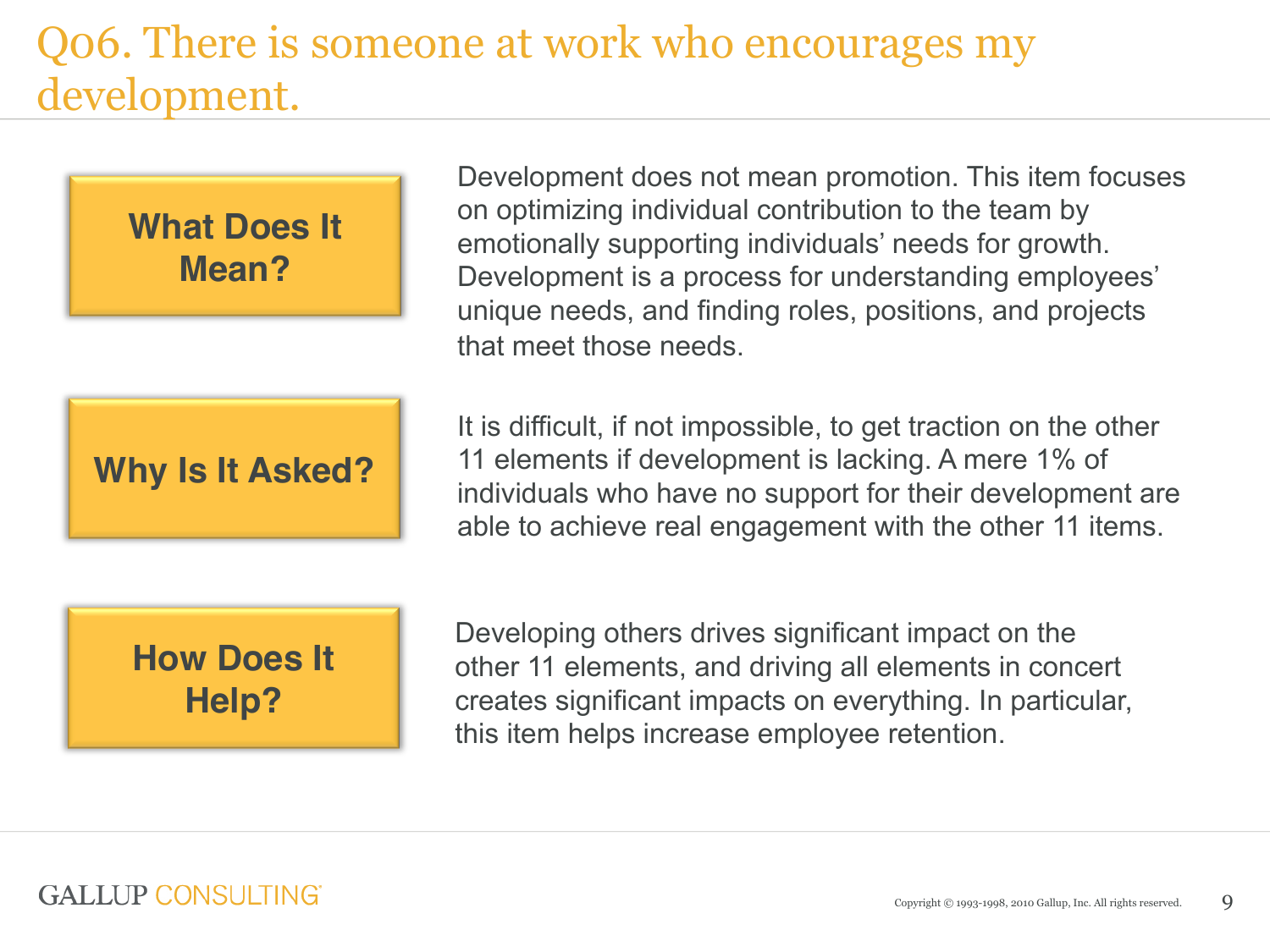#### Engagement and Productivity: Teamwork Q07. At work, my opinions seem to count.

**What Does It Mean?**

**Why Is It Asked?**

**How Does It Help?**

To a large extent, this item is about an employee's sense of belonging. Employees who give a high score to this element feel they have access to channels of communication across different levels of the organization. Their managers work to maintain these channels.

Employees want to feel valued. Groups do not function well when team members feel that they are insignificant or irrelevant. Additionally, employees who believe their opinions count exhibit strong psychological ownership of advancing ideas within the organization because of the perceived input they have within that process.

More than one-half of individuals who agree with this item believe that their best ideas come out in their work. Additionally, this item builds employees' trust and a higher level of respect for their organization. Organizations that have 33% of employees who strongly affirm this will increase their organization's profitability by 6%.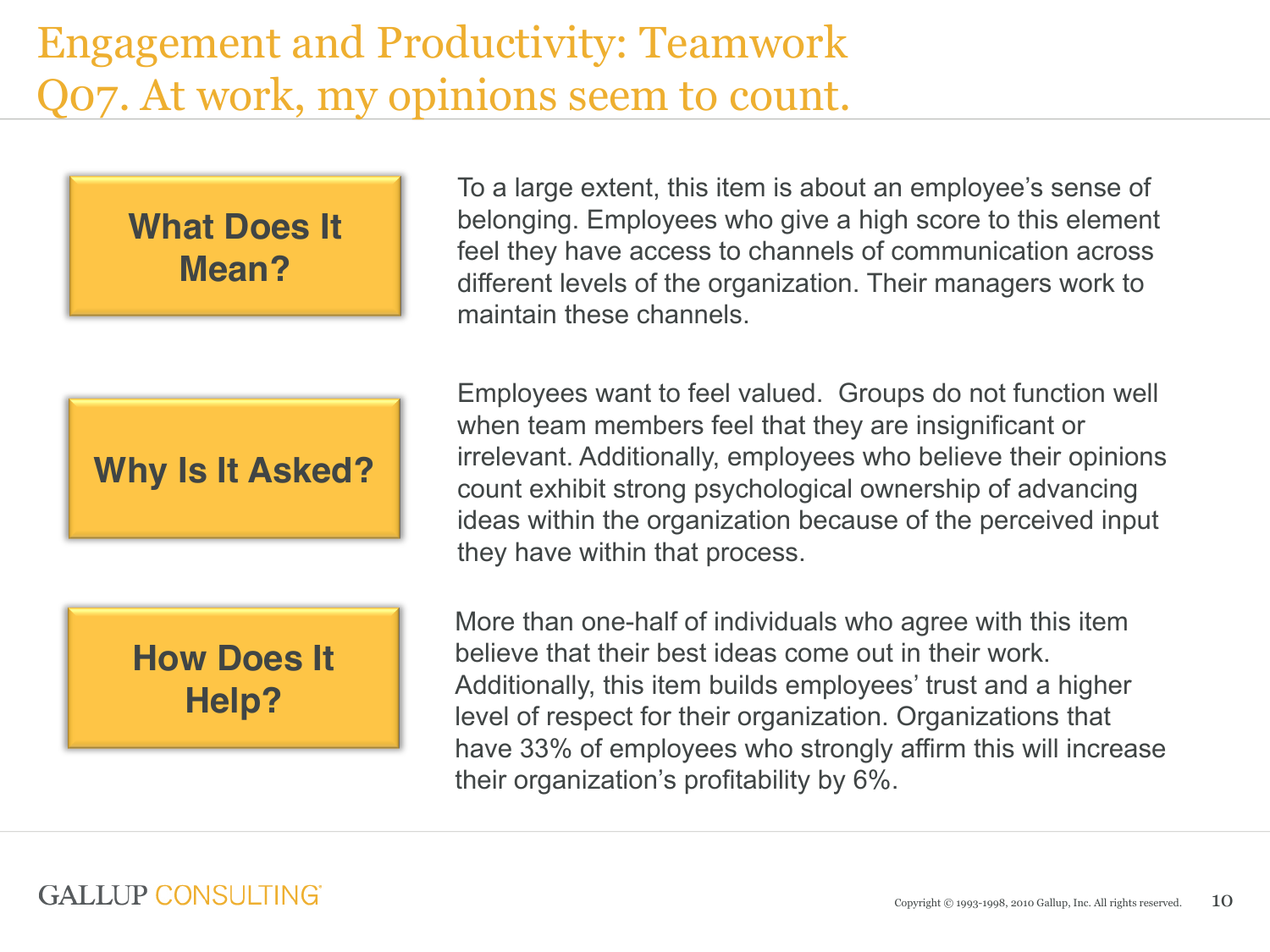## Q08. The mission or purpose of my company makes me feel my job is important.

**What Does It Mean?**

Employees want to believe in what their employers do. This item measures to what extent this is true. It focuses on maximizing individual and group contribution by appealing to the employee's values.

**Why Is It Asked?**

When employees agree with this item, the connection they feel between their personal mission and their company makes them want to do more**.**

**How Does It Help?**

Mission-driven workgroups have 15 to 30% lower turnover and 30%-50% fewer accidents. Additionally, they experience profitability that is 5 to 15% higher than their peer workgroups.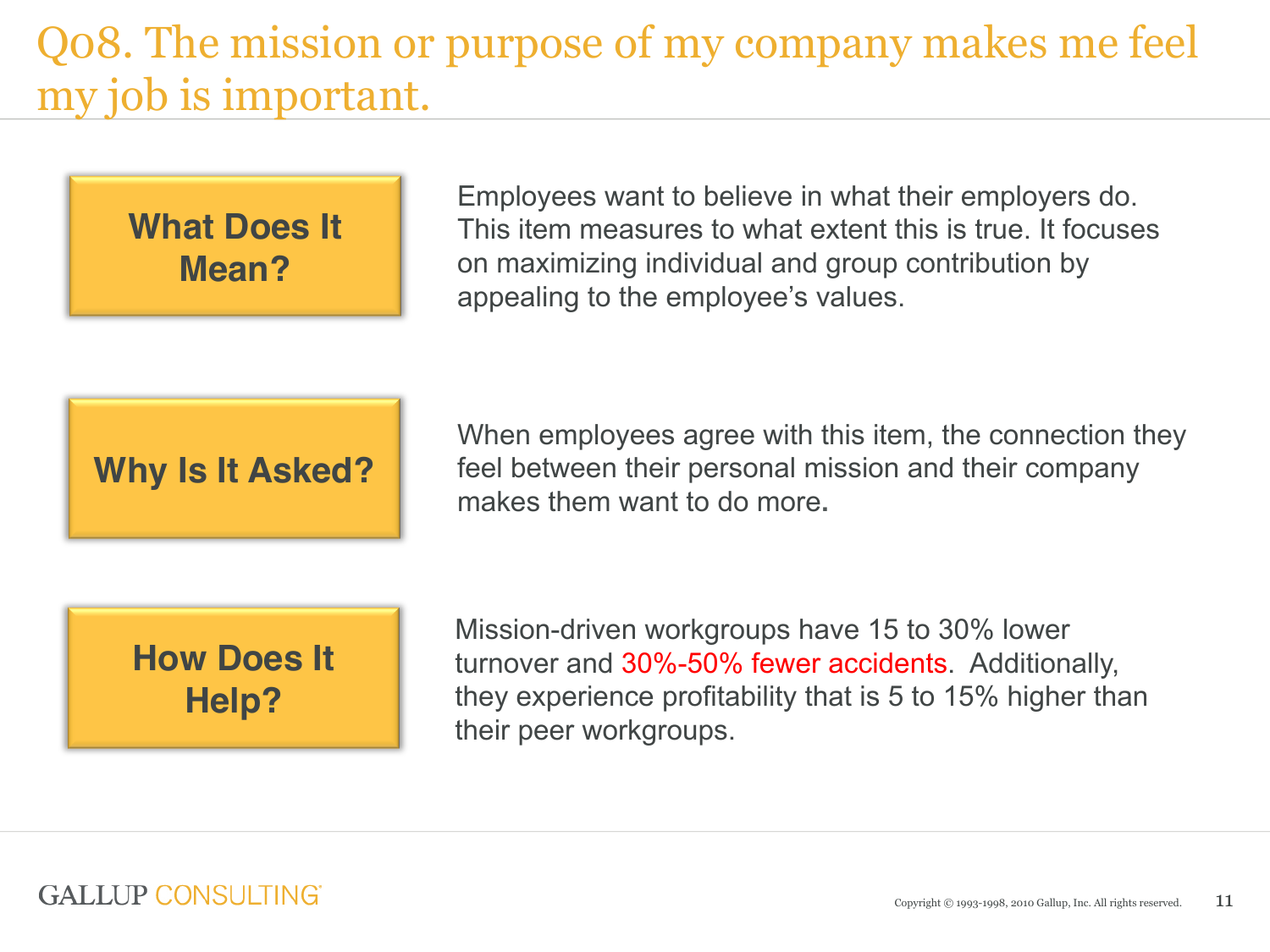#### Q09. My associates or fellow employees are committed to doing quality work.

**What Does It Mean?**

**Why Is It Asked?**

This element measures to what extent an employee feels his or her team is committed to doing quality work.Involved in this element is a keen awareness of work standards and of group members' performance.

Only one in three employees strongly agree with this statement. The measurement is highly sensitive to the presence or absence of "slackers." Once a team is free of lower performing workers, the proportion of engaged people dramatically improves to more than 50%. This element can also help teams work with individuals who are miscast in their roles.



High marks for this item can be correlated to an improvement in nearly all metrics Gallup has studied. In particular, this item has shown strong correlations to a team's work with customers and safety.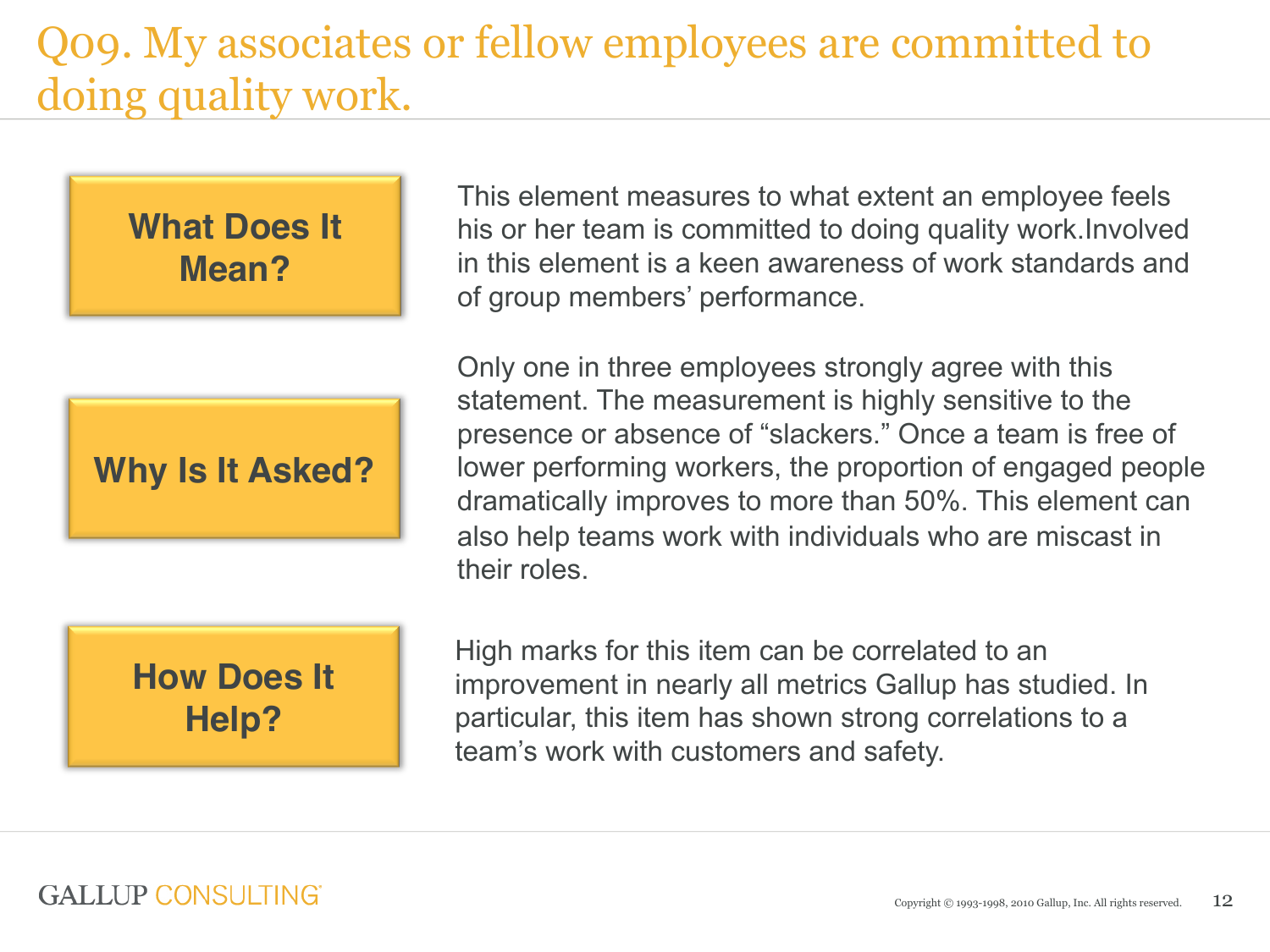# Q10. I have a best friend at work.



This element deals with optimizing group contributions by enhancing the quality of relationships between employees in the workplace. This, in turn, leads to nurturing trust and emotional loyalty.

**Why Is It Asked?**

This item is highly predictive of performance. Helping people build bridges instead of walls at work improves performance. If employees strongly disagree to this item, they are lonely and isolated at work. As Americans spend more time at work, work can become less of a onedimensional activity and can be a channel for meeting the social needs of life . Friends are more likely to help each other out, work harder for each other. Stronger alliances at work impact individual levels of wellbeing, happiness and employee engagement.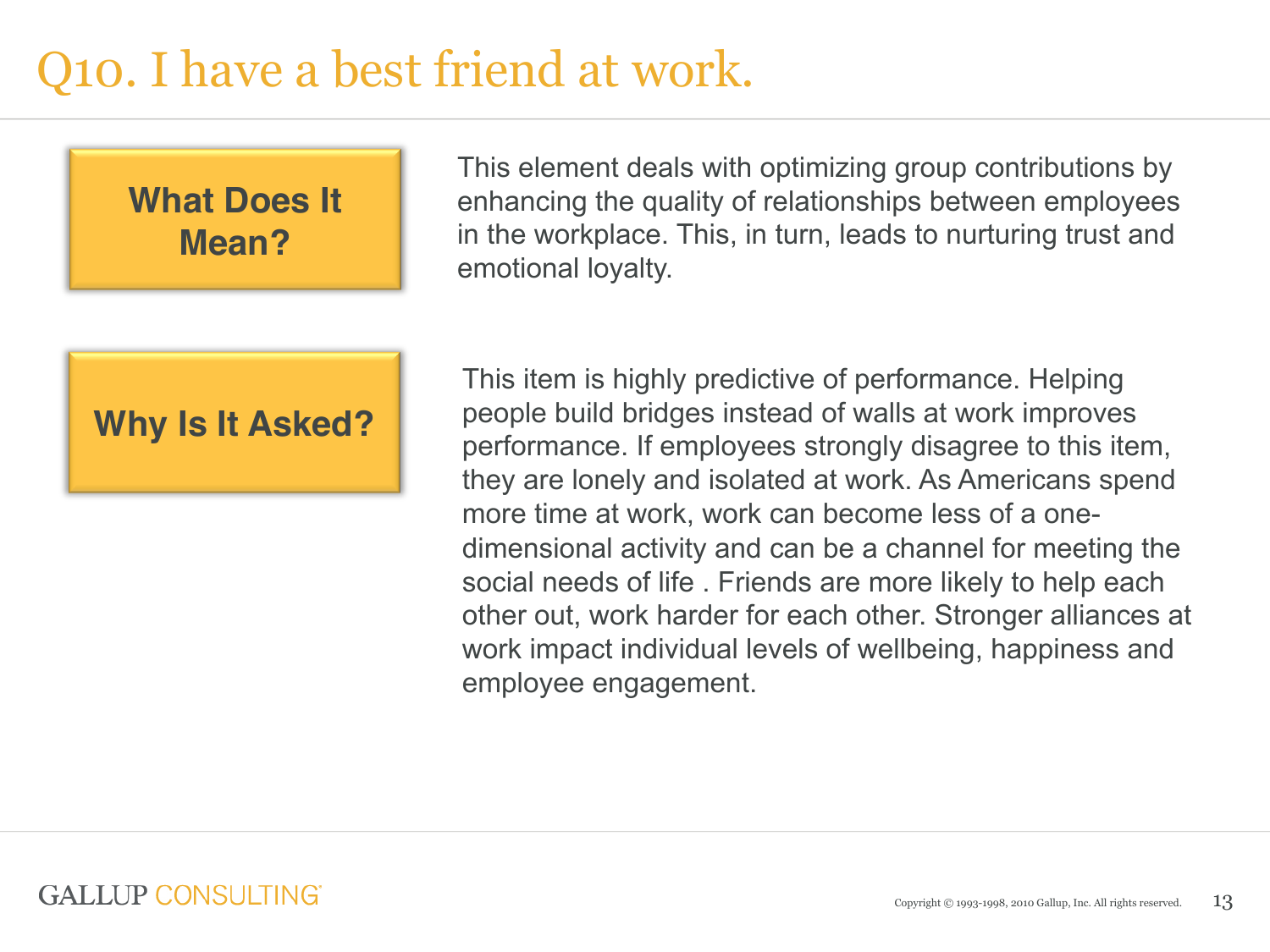# Q10. I have a best friend at work.

**How Does It Help?**



Workgroups that get great scores on this element average 20% fewer accidents and 5 to 10% better customer ratings.

Something about a deep sense of affiliation with the people in an employee's team drive them to do positive things for the business they would not otherwise do. Research revealed a very different social bond amongst employees in top performing teams. Standard survey questions about trust do not appear to measure trust. This wording best discriminates between sufficiently supportive friendships that are only surface level and are unlikely to withstand adversity. Also, friendships are susceptible to "social desirability", meaning that respondents feel it is socially desirable to prove an answer that casts them in a good light (i.e. people are more likely to report they read the newspaper when they don't, or say they voted when they didn't). Simply asking people if they have friends is not enough, most people prefer to think others like them or don't want to confess to isolation. Gallup has tested nearly every variation of this question and the word "best" is what separates average- performing workgroups from highperforming workgroups.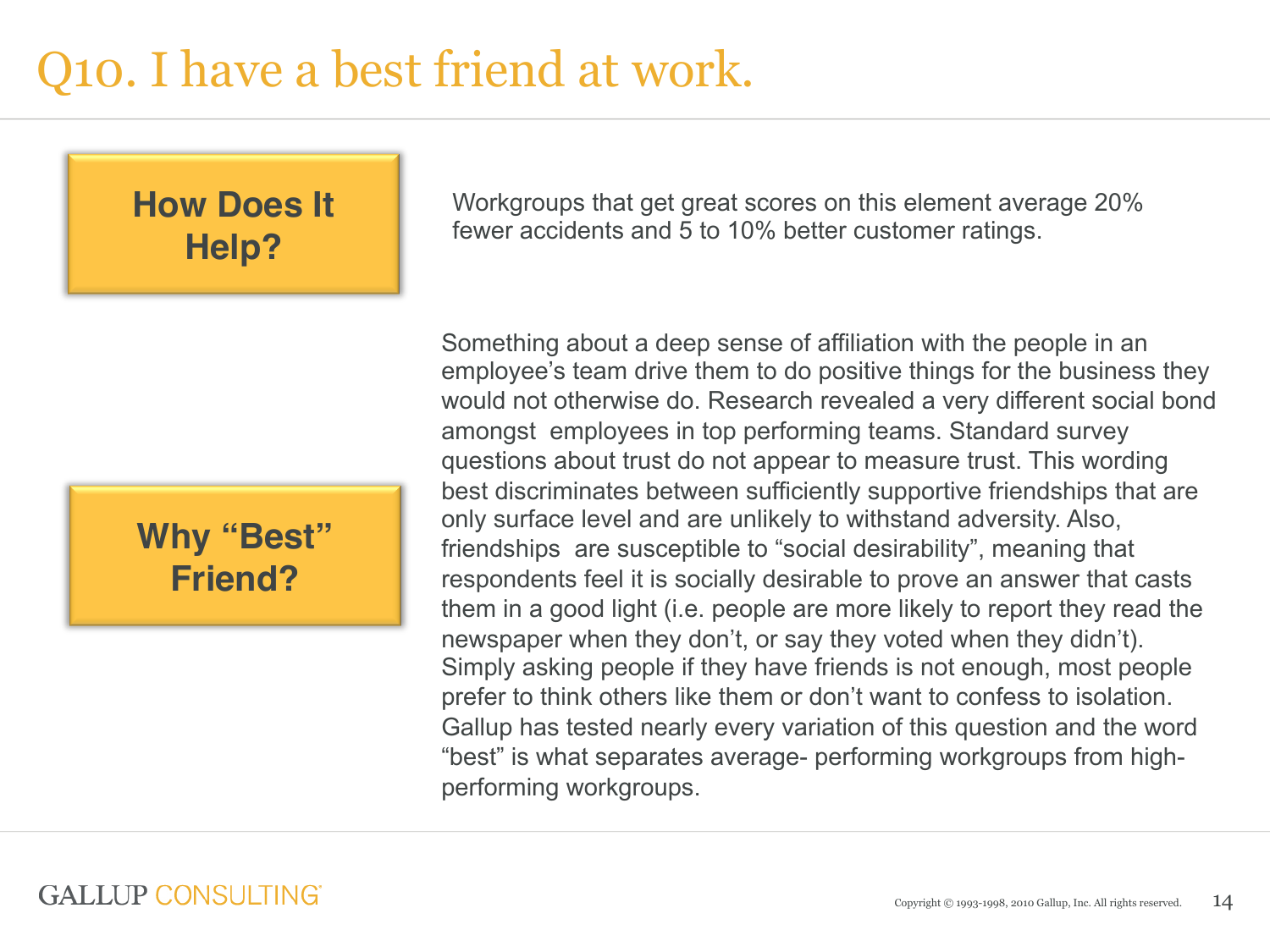#### **What Does It Mean?**

This item measures the how important an employee feels to their business. It seeks reflection on how he or she understands they are doing, how their work is perceived, and where their work is leading them. Feedback predicts performance. High scoring groups establish structured feedback processes for their team members, including clearly defined goals and achievement levels.

#### **Why Is It Asked?**

When both the manager, or mentor, and the employee identify a task at which the employee truly excels, they can work together to create a development plan that supports the individual's full learning potential. This will position the employee to make his or her greatest contribution to the organization. Those in the top quartile of the Gallup database are  $10 - 15\%$  more productive and have  $20 -$ 40% fewer accidents.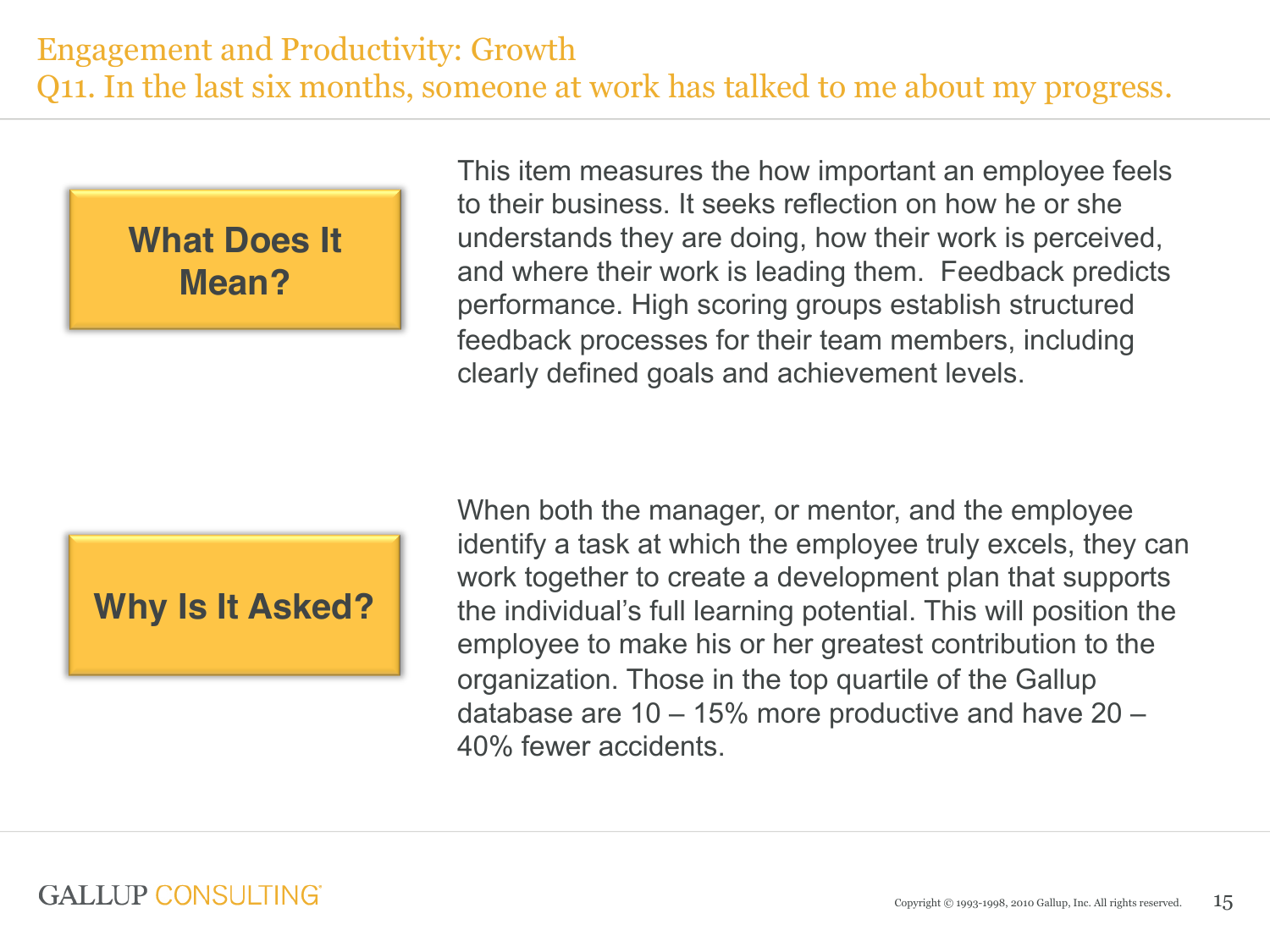**How Does It Help?**

Business units in the top quartile of this item see 10 to 15% higher productivity than units in the bottom quartile.

**Why "Six" Months?**

The feedback loop must be fluid and contain the positive developments that an employee has contributed. If regular discussions about progress occur in an organization 9 in 10 employees view the system of development as fair.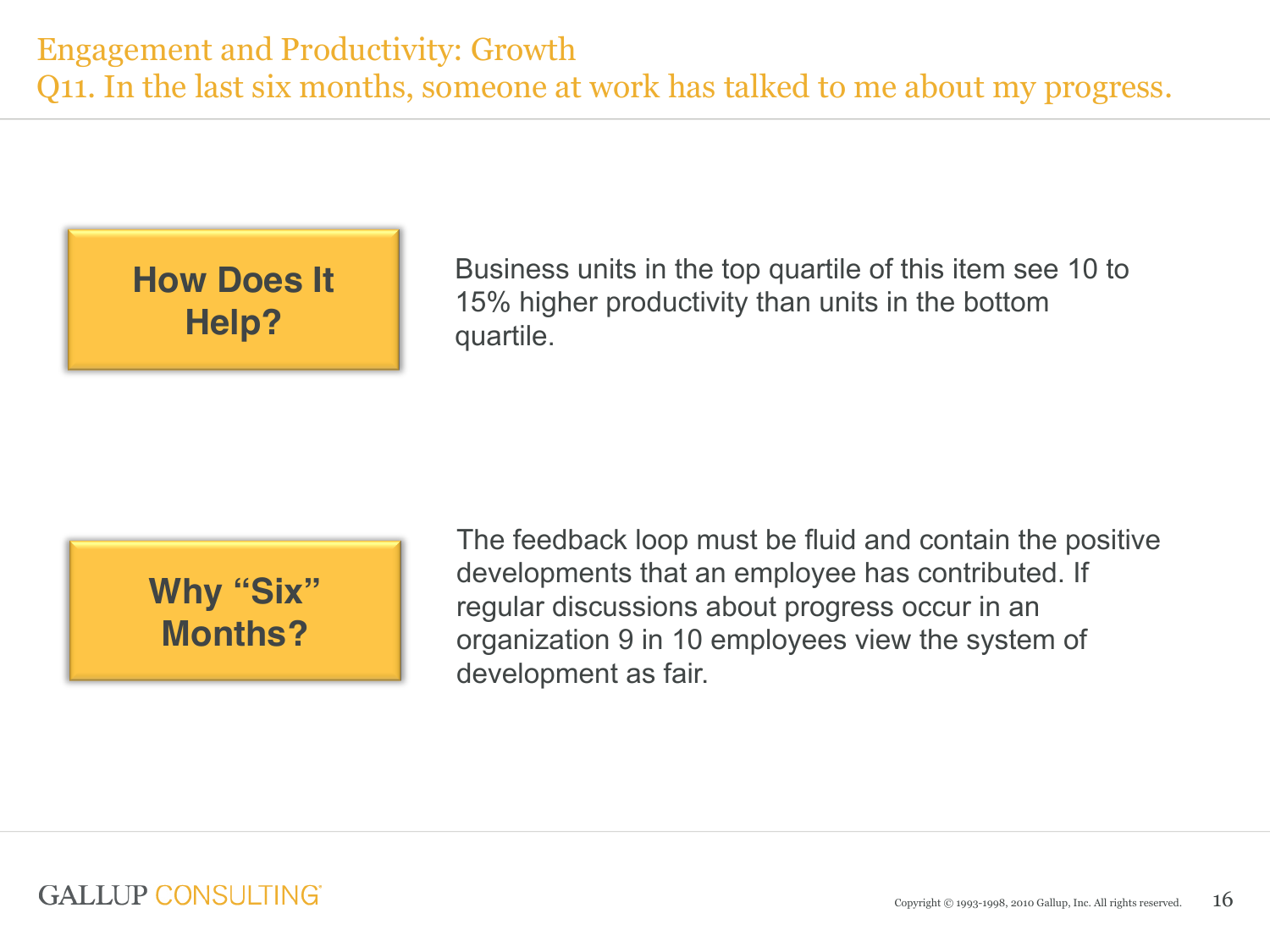## Q12. This last year, I have had opportunities at work, to learn and grow.



The need to learn and grow is a natural human instinct. This element measures the degree to which an employee feels they have been given that opportunity.

**Why Is It Asked?**

For many people, this is the element that distinguishes a "career" from a "job."



Employees who have the opportunity to learn and grow at work are twice as likely as those on the other end of the scale to say they will spend their career with their company. Workgroups that score high on this element produce more innovative ideas, superior customer relationships, and are more profitable. The top quartile on this item have 9% higher customer scores and 10% better revenue performance.